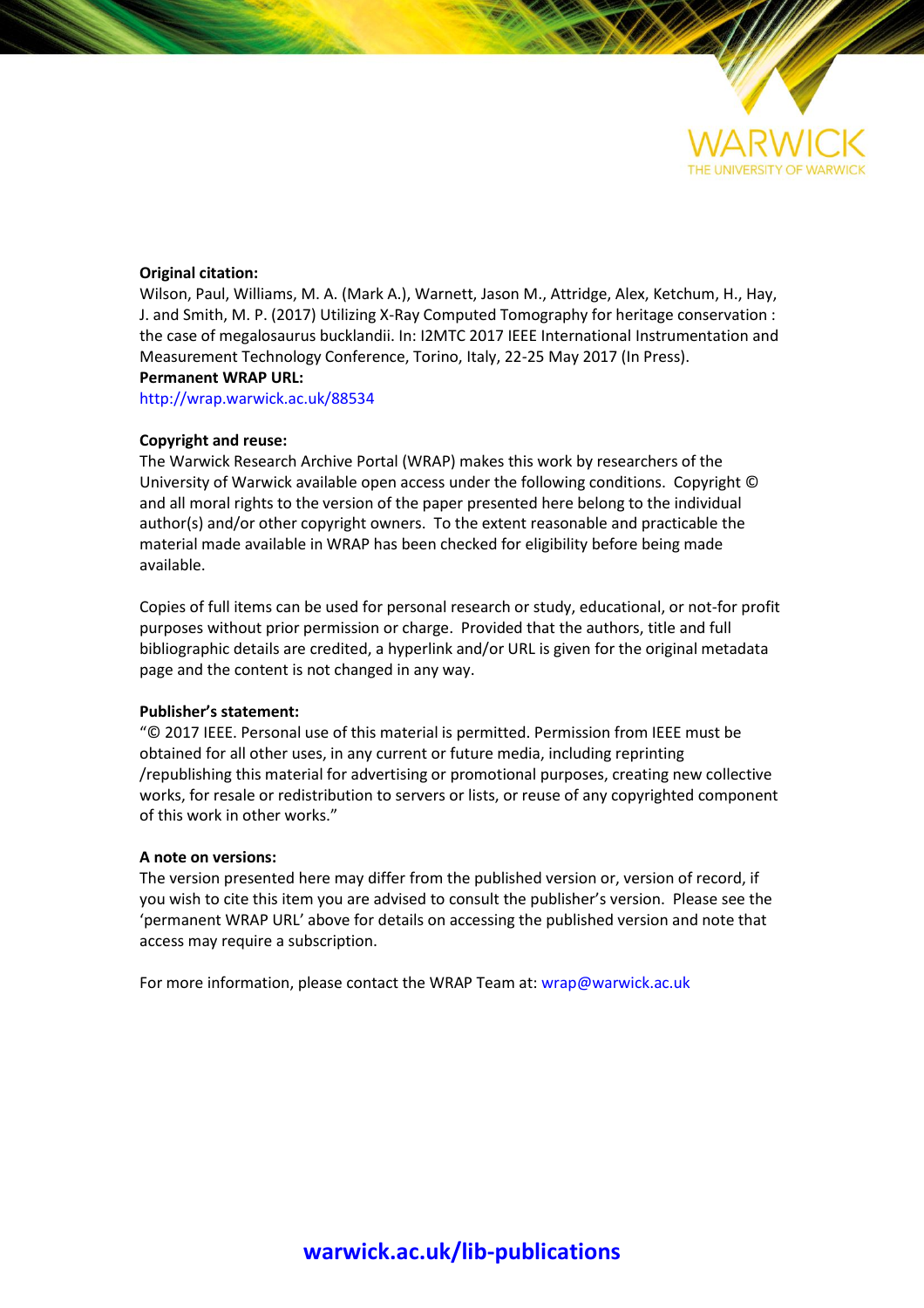# Utilizing X-Ray Computed Tomography for Heritage Conservation: *The case of* Megalosaurus bucklandii

P. Wilson, M.A.Williams, J.M. Warnett, A. Attridge WMG – Warwick Manufacturing Group University of Warwick Coventry, England [P.Wilson.4@warwick.ac.uk](mailto:P.Wilson.4@warwick.ac.uk)

*Abstract***—Of key importance to any cultural institution is the practice of conservation, the method by which specimens at risk of severe degradation or destruction are treated to ensure that they survive into the future. However, surface inspection is often insufficient to properly inform conservators of the best treatment approach, and where there is little to no record of the conservational history of an object it can be difficult to identify exactly what form of conservation has been undertaken. X-Ray Computed Tomography (XCT) grants a way to overcome these issues by allowing conservators to non-destructively investigate the subsurface details of an artefact to provide essential information on condition of a specimen. Here, the potential of this approach is demonstrated using the first XCT scans of the iconic dentary of** *Megalosaurus bucklandii* **Mantell, 1827 (1); the first dinosaur ever named and described scientifically. XCT analysis reveals that the degree of repair is less extensive than previously thought and also elucidates two different material types, M1 and M2, thought to be representative of at least two phases of repair. Finally the potential of this approach is further explored, highlighting its importance for conservation practice, identifying forgeries and hoaxes in addition to potential applications in public engagement.** 

*Keywords*— *conservation; X-Ray CT; 3D printing; inspection; heritage, Megalosaurus*

## I. INTRODUCTION

Chief among needs for all heritage organizations is a need to protect and conserve the objects and structures that characterize both culture and history. The process of conservation, the practice in which fragile or damaged specimens are restored to functional or stable condition, is an essential convention within modern cultural institutions. This key task remains an extremely high priority in ensuring that the precious objects housed within museum collections remain untarnished by poor storage conditions, chemical degradation and wear over time (2,3). Through a variety of different conservation approaches, including preventative, remedial and, in extreme cases, restorative the museum safeguards its collections from damage and preserves precious artefacts so that they retain an indispensable record of cultural heritage. Equally important is a need to keep track of conservation treatments and repairs carried out upon vulnerable specimens, ensuring that the conservational issues responsible for the initial problem do not re-emerge at a later date. However,

H. Ketchum, J. Hay, M.P. Smith Oxford University Museum of Natural History University of Oxford Oxford, England

records of conservation treatment are not always present or complete. Records can be destroyed through loss or fire damage, such as the 2016 fire at the Natural History Museum in Delhi (4), or may simply fail to be noted at the time. The far-reaching implication of this is an inability to assess the true condition of restored specimens via non-destructive means, which can threaten to undermine the curatorial practice of an institution and hinder future conservational approaches. Far more threatening is the risk of elaborate forgeries and artificial grafts on incomplete genuine specimens that can, on occasion, even fool the most elite of subject experts (5). A robust method of exploring conservation, repair and alteration is thus required.

Fortunately, the increasing accessibility of lab-based XCT, in particular the sub-discipline of Micro-CT  $(\mu$ CT), now presents an opportunity for many institutions to start exploring the subsurface details of the objects that compose their collections. XCT and μCT are beginning to grow in popularity as techniques for inspecting the composition and internal structure of restored or degraded objects. Many approaches have been undertaken in this field, including the restoration of stonework (6,7), evaluating the subsurface construction of artwork (8,9) and even in identifying high-profile, elaborate forgeries (10). The major draws of utilizing this technique for inspecting the condition of an object is the ability to retain the integrity of the original specimen through non-invasive imaging while revealing the morphology and construction of the internal structure (11,12,13). As a result, XCT appears to be an extremely promising and well-suited technique for exploring the conservational history of key museum specimens.

In this paper, we highlight such an application of XCT for the inspection of the conservation history of *Megalosaurus bucklandii*, the iconic first discovered and described dinosaur housed at the Oxford University Museum of Natural History (OUMNH) (14,15). The specimen, collected over 200 years ago, has undergone extensive repair work throughout its history through natural and presumably accidental degradation, many parts of the specimen being replaced with what is assumed is plaster. However, no records to date have been found in the museum archives for any repair-work having been undertaken, and thus the materials used, their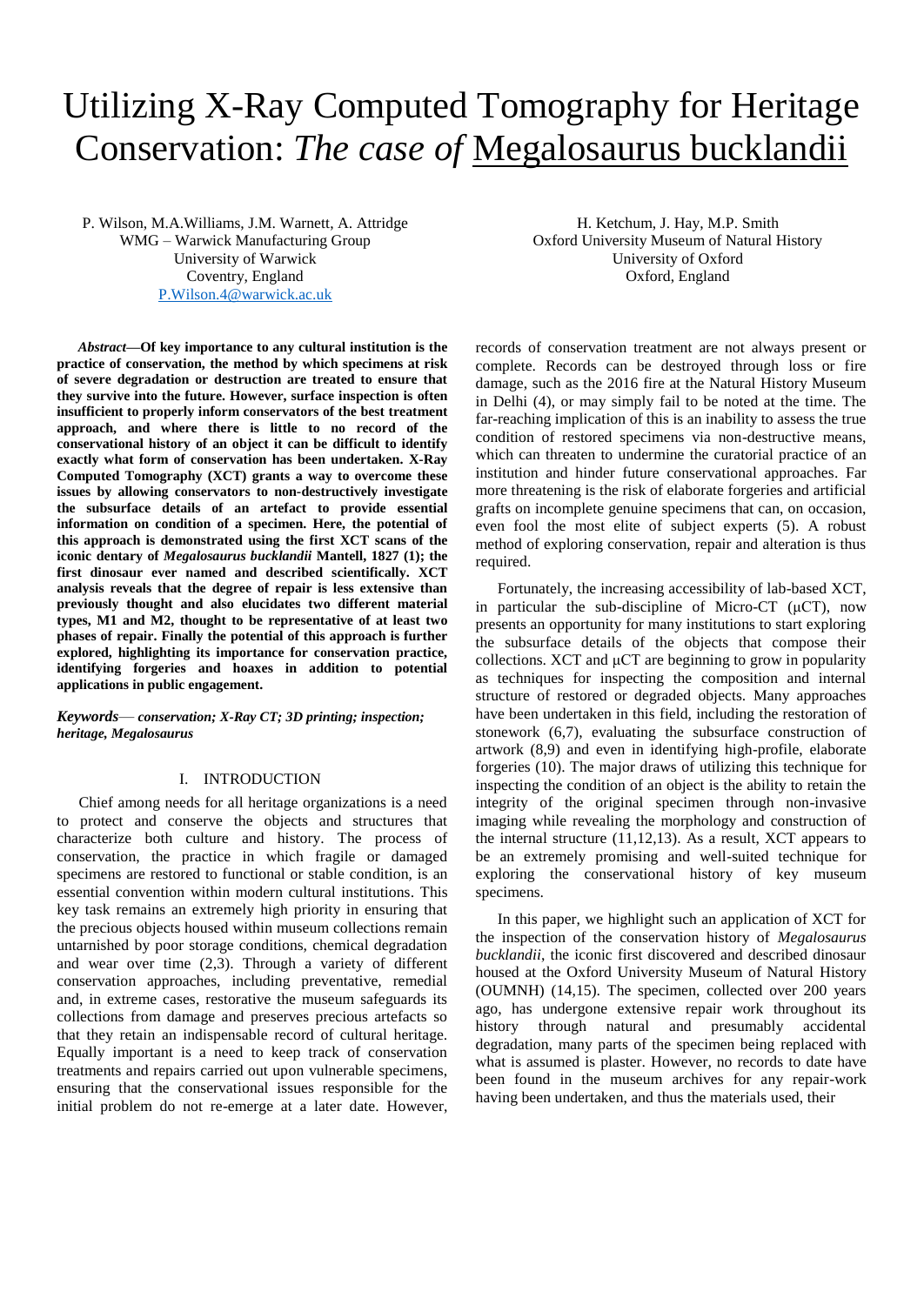

*Fig. 1: The* M. bucklandii *dentary with 3D Printed Replica. a) Photograph of the lectotype right dentary of* M. bucklandii. *b) 3D print of the lectotype dentary in a photopolymeric resin. Scale bars represent 50mm.*

stability over time and even the amount of repair the specimen has undergone remains unclear. As a

result, this iconic specimen represents an excellent opportunity to assess the use of XCT as a conservational tool.

#### II. MATERIALS AND METHODS

#### *A. Materials*

The material used within this paper is the lectotype partial right dentary (lower right jaw) of *Megalosaurus bucklandii*, accession number OUMNH J.13505 from the collections of the Oxford University Museum of Natural History (OUMNH) (*Fig. 1a*). This specimen was recovered from the Stonesfield Slate of the Taynton Limestone Formation from a quarry near the village of Stonesfield in Oxfordshire (15,16). The specimen is associated with two other slabs of matrix, counterparts OUMNH J.13505b and J.13505c, which bear a small amount of superficial bone material from the lateral and medial surfaces of the dentary respectively. The dentary itself is preserved in fossilized bone material, thought to be calcium phosphate that has replaced the original bone of the jaw and the enamel and dentine of the teeth.

#### *B. Methods*

The specimen was transported to the μCT facilities at the Institute of Imaging, Metrology and Additive Technology (IIMAT) at the University of Warwick where it was scanned using a Nikon (Xtek) XT H 320LC μCT scanner with a 320kV reflection target head. Due the size of the specimen, it was scanned in three sections to be digitally stitched together later. A beam energy of 243kV and a beam current of 127μA were

used to image the specimen, with an exposure of 1.42s and a 4mm copper filter. For the reconstruction process, the Filtered Back Projection (FBP) method (17) was used, generating three final volumes with a voxel resolution of 94μm each. These volumes were then imported into VGStudio Max (Volume Graphics) were they were automatically aligned through a grey-level dependent best fit method , and exported as a single volume for segmentation in Avizo (FEI). The segmentation process separated each of the different materials recognized; the matrix infill, the dentary and the two plaster materials from each other in order to recognize and differentiate between them clearly. Following this, the segmented volumes were converted into surface files and exported into .stl file format for 3D printing. These mesh files were imported into Geomagic Studio 2014 (Geomagic) for automated mesh repair and cleaning, before being re-exported and printed on an Objet260 Connex3 3D printer in a photopolymeric resin (*Fig. 1b*).

#### III. RESULTS

#### *A. Prior Knowledge of Repair*

It well known that the *M. bucklandii* dentary has undergone a degree of plaster replacement, although the exact position of these has only ever been derived from surface observation. No official museum records on the conservation of this specimen have been discovered to date and only (16) have highlighted suspected zones of repaired material. These authors highlight that the majority of treatment has been carried out on the lateral surface of the jaw, mostly posterior of the large break towards on the ventral surface. This breakage zone has been filled in extensively with plaster, particularly on the lateral surface, the dorsal edge along the posterior portion of the lateral surface and a large along the posterior part of the ventral surface on both medial and lateral sides. Another, smaller, plaster infill is found on the dorsolateral surface towards the anterior of the dentary. The fifth tooth, the largest and most prominent one, has also been broken halfway along its length and subsequently repaired using a conservation-grade acrylic resin (Paraloid B72). None of the missing

## *B. CT Diagnosis*

Overall, the results of the XCT scanning of the *M. bucklandii*  dentary support what is known about the conservation of the specimen, although differs in a few key regards (Fig. 2). First and foremost, the areas known to be replaced by plaster are for the most part identical to those described by (16) (text-fig. 1), although the extremity of repair appears to be less than expected (*Fig. 2ab*). As noted by these authors, the majority of plaster repair is concentrated on the posterior part of the lateral surface, particularly on the dorsolateral and ventrolateral surfaces. However, the CT scans show additional parts of dentary material which were previously thought to be plaster replacements (*Fig. 2ab*), typically being set within the plaster, presumably to retain these fragments within their original position (R1,2,3). This is particularly notable on the large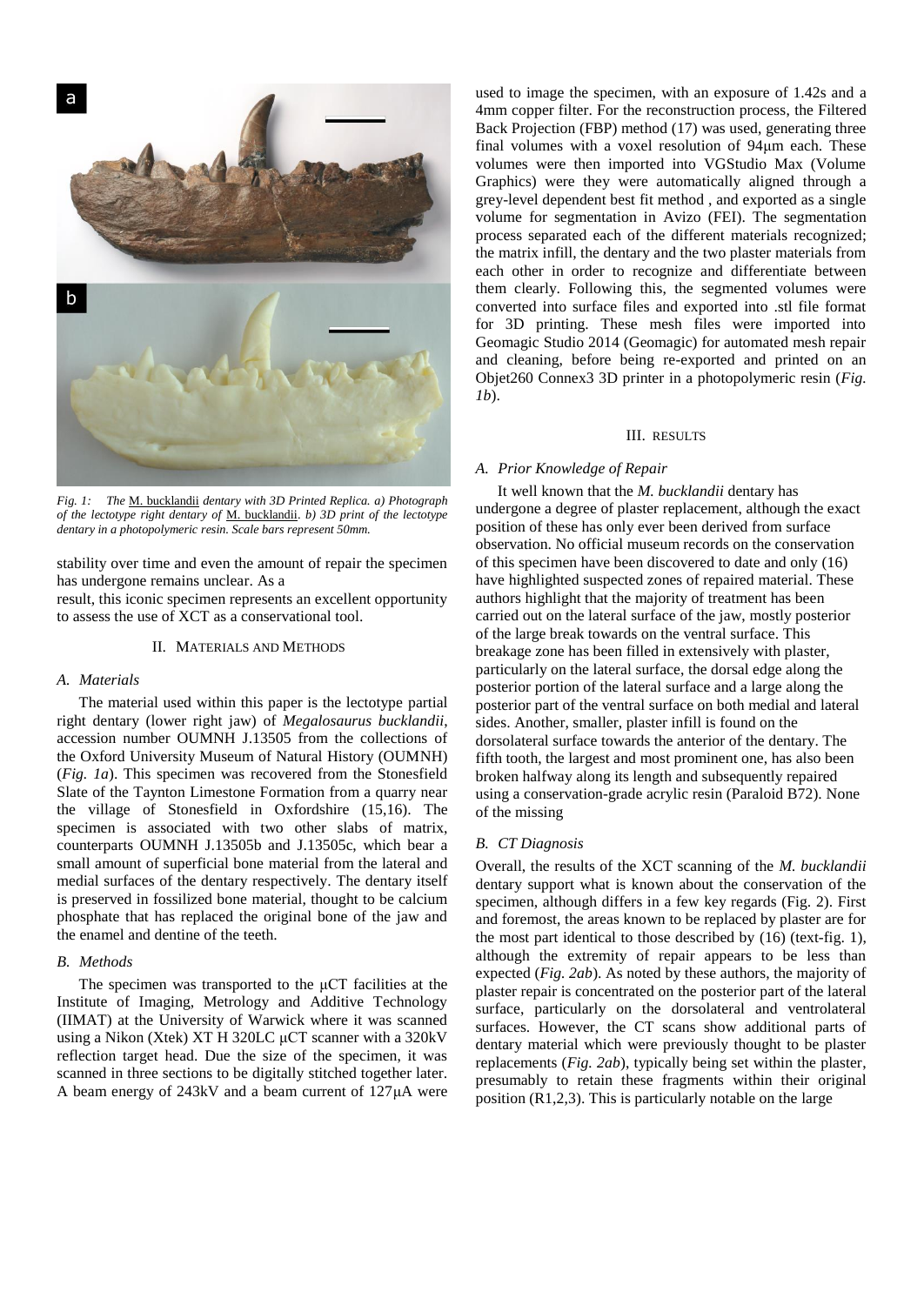

Fig. 2. XCT diagnosis of zones of repair and materials. *a) Medial surface of the dentary. b) Lateral surface of the dentary. Red zones represent those of Material 1 (M1) and Green zones those of Material 2 (M2).*

replacement on the posterior part of the medial surface, which in the observations of (16), continues anteriorly towards the large central break, rather than terminating abruptly as observed in the CT data (R4). Other areas of previously unreported plaster include the anterior portion of the seventh dental alveolus, a continuation of the plaster used to repair and infill the large central crack (R5) in addition to a small infill on the ventral surface approximately halfway along the anteroposterior axis (R6). Additionally, more plaster was found to have been used to repair some of the teeth (R7, R8, R9) in addition to being used to infill gaps in dentary material on the dorsal surface along the tooth row (R10, R11). One of these tooth repairs (R8) comprises the entire crown of the eighth tooth and appears to be slightly misaligned relative to the base of the tooth (*Fig. 3a*). The remaining tooth repairs infill damaged areas and are fairly extensive, serving to stabilize the teeth. Notably, these latter repairs (R7,8,9,10,11) are composed of a different plaster material to the remaining repair work.

In total, two different repair materials can be readily identified. The most common material, Material 1 (M1) (Red), comprises the largest areas of repair, mostly those in posterior section and ventral surface (*Fig. 2ab*). This material can be readily recognized from the CT scans via darker greyscale values signifying a lower density than the surrounding matrix and dentary, with frequent, evenly disseminated particles with extremely bright greyscale values, the extreme density of which generating minor artefacts within the scan data (*Fig. 3b*). These high-density particles appear to be fairly evenly distributed throughout this material, suggesting that they are likely mixed into the plaster material, rather than being

secondary mineral growths. These properties allow this plaster to be readily differentiated from the surrounding dentary, matrix and other repair material. The second material, Material 2 (M2) (Green) mainly appears to be used in replacing missing tooth material, although is also used to replace some dentary material as mentioned above. This material can be readily differentiated from M1, the dentary material and the matrix via a lack of the high density particles found in M1 and consistently lower greyscale values, and thus lower density, typically being ~1000-2000 values lower than those found in M1. The presence of both of these materials, M1 and M2, suggests multiple phases of repair, although to the best of our knowledge no archival records of repair exist to corroborate this hypothesis.

#### IV. DISCUSSION

In summary, XCT scanning has revealed the true extent of repair that the *M. bucklandii* specimen has undergone in addition to the composition of the plaster used to replace missing or damaged parts of the specimen. Analysis shows that the degree of repair is less extensive than was previously understood and has identified additional regions of repair that have not been previously noted, especially the plaster supporting and replacing missing material of the teeth. From XCT data, two different plaster-types have also been recognized, M1 and M2 although their compositions are as of yet unknown. This suggests multiple phases of repair throughout the specimens lifetime, M1 mainly being concentrated on the damaged posterior portion of the specimen while M2 being focused on repair along the tooth row, particularly in the teeth. This information could only be gleaned using these non-destructive XCT scanning methods. With the intervention of non-destructive XCT scanning, the major conservation efforts upon the *M. bucklandii* lectotype dentary have been readily recognized and have shown this suite of techniques to be a powerful tool for inspecting the condition and conservation of key artefacts.

#### *A. A Conservational Tool*

As earlier highlighted XCT is slowly becoming adopted as a tool for investigating the conservation of museum artefacts, both in terms of recognizing internal defects, the construction of the artefact, the efficacy of previous conservation treatments and for assessing what course of conservation is best undertaken. The power of this approach is noted by a number of authors (12,13,18,19,20,21,22) and has frequently been demonstrated to be an excellent diagnostic tool for imaging fragile, priceless specimens and artefacts.

One particularly key application has been the 'digital unrolling' of the Herculaneum scrolls of the Naples National Library, allowing authors to assess the condition of the scrolls (18) while also successfully being able to recognize and interpret some of the text upon them for the first time (22). (23) also highlight the use of XCT for investigating the subsurface detail of paintings for the purpose of best identifying the conservation process that will be most to preserving the integrity of the piece, similarly highlighting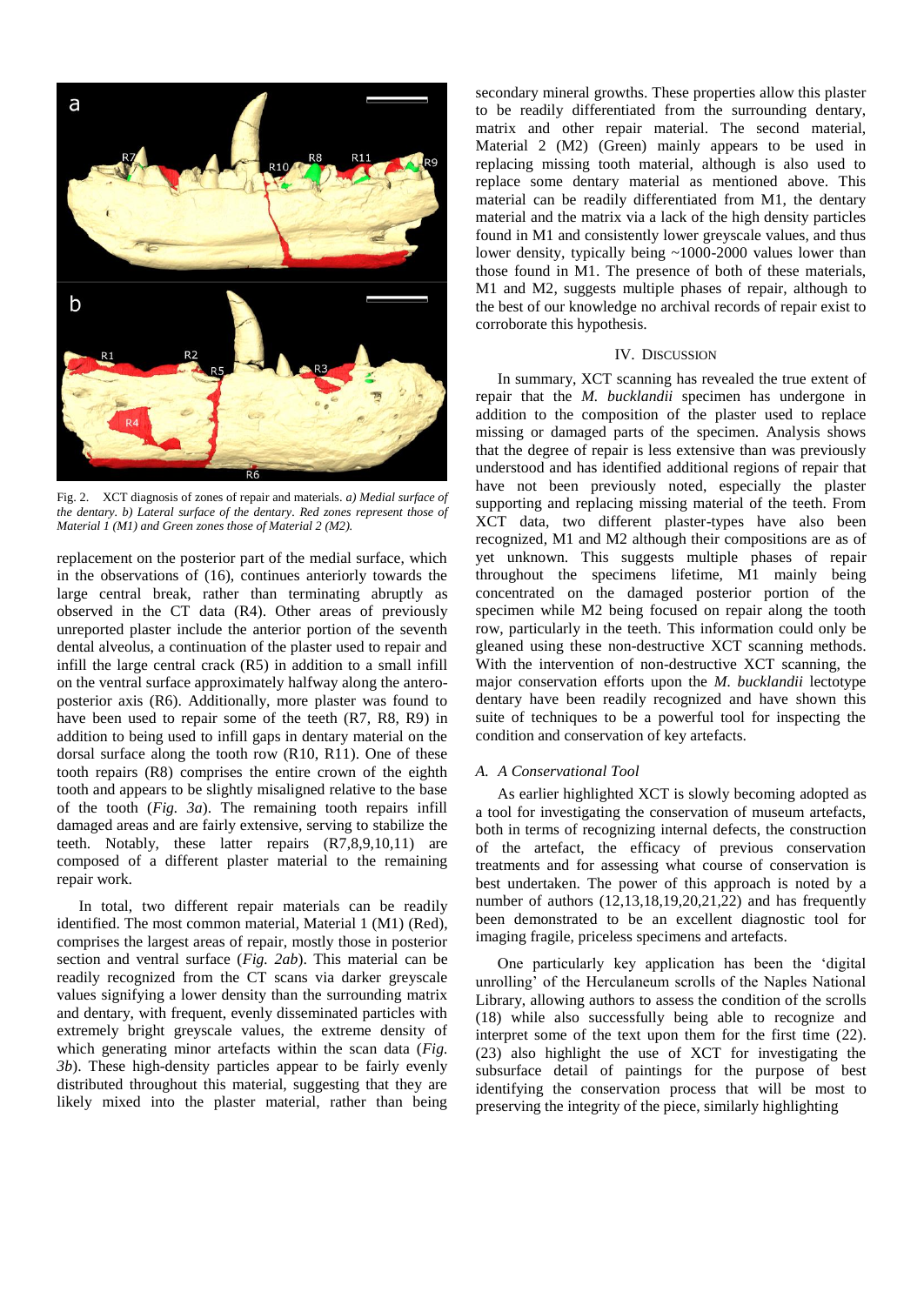

Fig. 3. Identification of Plaster Masterials from XCT Data. *a) Identification of Material 1 (M1). b) Identification of Material 2 (M2) alongside M1. Both materials can be easily differentiated from eachother. Insets representative of slice location.*

the non-destructive advantage that this approach has over more traditional, destructive methods of painting investigation. XCT is also commonly applied to investigating the porosity and weathering of building materials for the purpose of their conservation. These approaches seek to determine the best approaches for preventing the weathering of protected structures and buildings for the purpose of cultural heritage, as demonstrated by (7). XCT proves to be the most effective method to carry out this procedure, due again in part to the non-invasive approach that yields the internal structure of the scanned material with minimal disruption. These are but a few examples of the conservation approaches that utilize an XCT approach to inspect rare specimens to best inform the conservation approach that should be idealistically undertaken.

#### *B. An Investigative Approach*

However, conservation is not the only approach for which XCT may be utilized. It also provides an excellent tool for exploring the authenticity of valuable specimens, both for valuation of potentially expensive artefacts that on occasion find their way onto the market and, far more nefariously, for identifying potential forgeries and repair jobs that may stand

up to visual examination (19). (24) demonstrate such an application, carrying out XCT on 17 different classical bowed stringed instruments, identifying internal damage and considerable repair to every single one that failed to be recognized from visual inspection. They then place emphasis upon the importance of this technique for assessing condition to ensure the quality of the instrument in additional to detecting fraudulent instruments. In the vein of hoax prevention, another high-profile example is that of the infamous "*Archaeoraptor liaoningensis*" (5). Controversial from the outset, the 'specimen' first appeared in the National Geographic Magazine, flying in the face of species description convention by not being described in a peer-reviewed journal (25). The apparently transitional nature of the specimen between bird and dinosaur made the issue even more significant and it was claimed that the specimen had been verified by experts beforehand (5). However, the specimen was subsequently proved to be a hybrid of two other dinosaur specimens cleverly combined and filled with additional matrix material to create a coherent specimen, insights revealed only by the investigation of the specimen using XCT (5,10).

## *C. A Method of Public Engagment*

The data generated from XCT scans can also be of further use. Growing in popularity are a myriad of online repositories for storing CT data for exploration by academics and the public and could provide an important avenue for further presenting iconic specimens to those who may never be able to achieve direct access (26,27,28). This information can be further utilized by using the CT data to digitally restore a specimen and use the medium of 3D printing to produce a surrogate that can be used in outreach, helping to preserve the original specimen from sustaining further damage through excessive handling (Fig. 1b).

## *D. A Scientific Instrument*

This approach can also be key for scientific approaches. Digital restoration utilizing scan data of such iconic artefacts also permits experts to digitally repair virtual surrogates without risking the original, retaining the integrity of the real specimen. This process of digitally repairing and piecing together damaged artefacts gives them new scientific purpose and has been demonstrated to be a powerful research approach by a number of authors (29,30). The *M. bucklandii* specimen in particular is associated with two slabs with large sections of the dentary material still attached, highlighting the potential to digitally reconstruct the specimen the true morphology of this iconic specimen for the first time.

In conclusion, XCT promises to be an extremely powerful tool for analyzing the conservational history of key specimens and new acquisitions of either unknown or dubious lineage, as is shown here by the analysis of *M. bucklandii*. The adoption of this practice as a standard within heritage conservation could help to inform key conservational decisions, mitigate the risk of purchasing fraudulent specimens and even contribute to outreach schemes utilizing digital and physical surrogates.